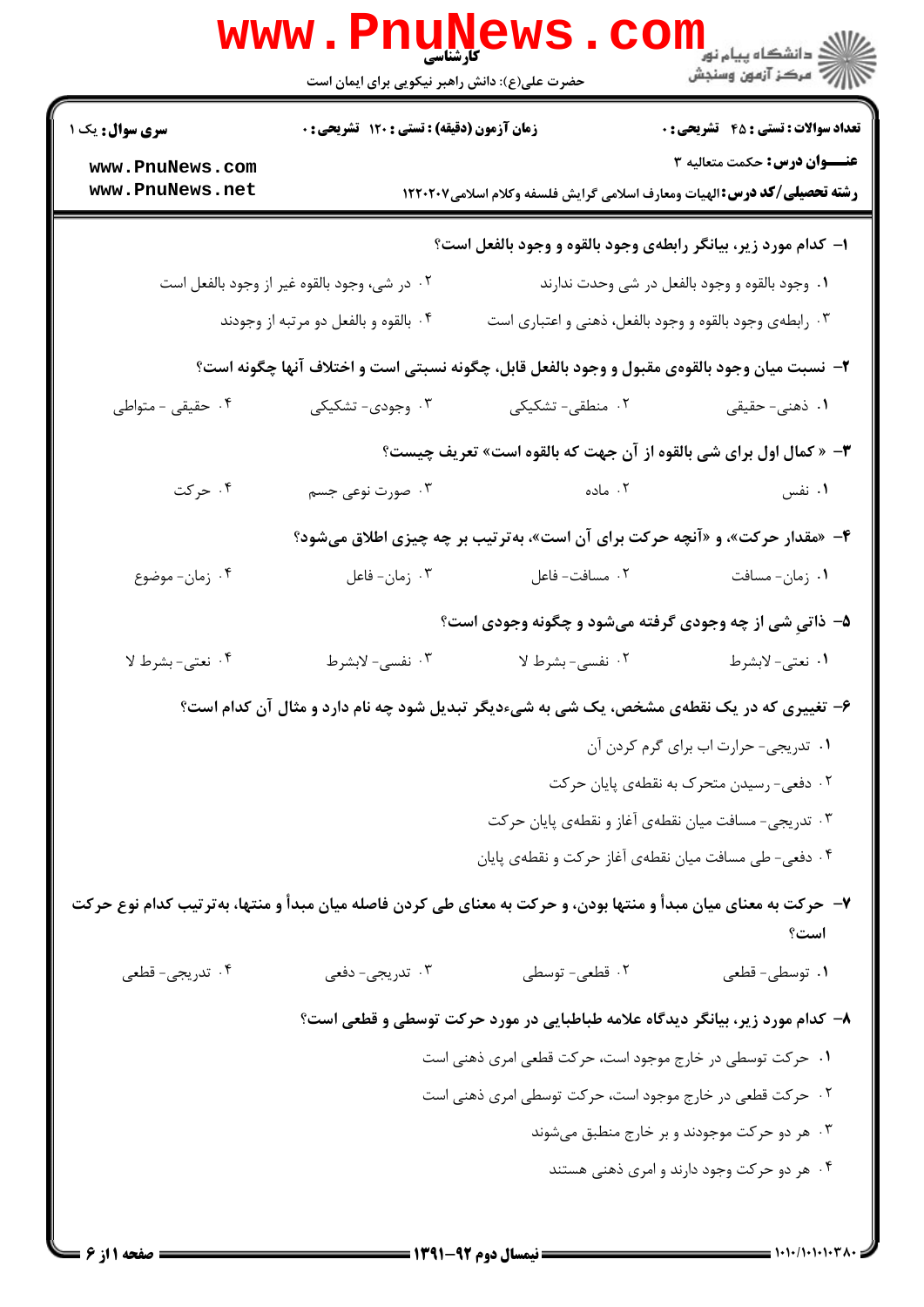|                                          | www.PnuNews                                                                                                    |                                                                                 | د دانشگاه پيام نو <mark>ر<br/>ا∛ مرکز آزمون وسنجش</mark><br>ا                |  |
|------------------------------------------|----------------------------------------------------------------------------------------------------------------|---------------------------------------------------------------------------------|------------------------------------------------------------------------------|--|
|                                          | حضرت علی(ع): دانش راهبر نیکویی برای ایمان است                                                                  |                                                                                 |                                                                              |  |
| <b>سری سوال : ۱ یک</b>                   | زمان آزمون (دقیقه) : تستی : ۱۲۰ تشریحی : ۰                                                                     |                                                                                 | <b>تعداد سوالات : تستي : 45 گشريحي : 0</b>                                   |  |
| www.PnuNews.com                          |                                                                                                                |                                                                                 | <b>عنـــوان درس:</b> حکمت متعالیه ۳                                          |  |
| www.PnuNews.net                          |                                                                                                                | <b>رشته تحصیلی/کد درس:</b> الهیات ومعارف اسلامی گرایش فلسفه وکلام اسلامی۱۲۲۰۲۰۷ |                                                                              |  |
| ۹- کدام مورد در مورد حرکت قطعی درست است؟ |                                                                                                                |                                                                                 |                                                                              |  |
|                                          | ۰۲ گذراو تدریجی است                                                                                            |                                                                                 | ۰۱ قابلیت انقسام به اجزاء را دارد.                                           |  |
|                                          | ۰۴ همه موارد                                                                                                   |                                                                                 | ۰۳ نسبت آن به هر قطعه از آن نسبت کل به جزء است.                              |  |
|                                          |                                                                                                                |                                                                                 | ۱۰− «بودن گلوله در تمام ده ثانیه در تمام ده متر» کدام نوع حرکت است؟          |  |
| ۰۴ تدریجی                                | ۰۳ دفعی                                                                                                        | ۰۲ توسطی                                                                        | ۰۱ قطعی                                                                      |  |
|                                          |                                                                                                                |                                                                                 | 11- رابطهی کلی ذاتی و کلی عرضی با مصداق خودش، بهترتیب چگونه رابطهای است؟     |  |
| ۰۴ عینی- ذهنی                            | ۰۳ ذهنی- عینی                                                                                                  | ٢. عينيت-انتساب                                                                 | ٠١. انتساب- عينيت                                                            |  |
|                                          |                                                                                                                |                                                                                 | ۱۲- کدام مورد دربارهی حرکت در مقولات، درست است؟                              |  |
|                                          |                                                                                                                |                                                                                 | ١.  ماهيت مقوله  تغيير مي كند؛ اما وجود في نفسه آن تغيير نمي كند             |  |
|                                          |                                                                                                                |                                                                                 | ۰۲ وجود فی نفسه مقوله تغییر میکند؛ اما ماهیت مقوله تغییر نمیکند              |  |
|                                          |                                                                                                                |                                                                                 | ۰۳ تغییر در وجود ناعت ماهیت ارتباطی به تغییر در ماهیت ندارد                  |  |
|                                          |                                                                                                                |                                                                                 | ۰۴ وجود فی نفسه مقوله همان ماهیت مقوله است و تغییر نمیپذیرد                  |  |
|                                          |                                                                                                                |                                                                                 | ۱۳- حرکت کُره بر محور خود، و رشد گیاهان و حیوانات، بهترتیب چه نوع حرکتی است؟ |  |
| ۰۴ وضعي- کيفي                            | ۰۳ وضعی- کمّی                                                                                                  | ۰۲ کمّی- کیفی                                                                   | ۰۱ کیفی- کمّی                                                                |  |
|                                          | ۱۴- «حرکتهای عرضی، دارای وجودی متحول، گذرا و متغیرند» مقدمه ً دلیل برای چه امری است؟                           |                                                                                 |                                                                              |  |
|                                          | ۰۲ تشکیک ماهیت                                                                                                 |                                                                                 | ۰۱ نیازمندی معلول به علت                                                     |  |
|                                          | ۰۴ حرکت در جوهر                                                                                                |                                                                                 | ۰۳ حرکت در عرض                                                               |  |
|                                          | 1۵– این اندیشه که حرکت، عین ذات و هویت اعراض است و طبیعت تنها وجود این اعراض را به آنها میدهد نه تحول و پویایی |                                                                                 |                                                                              |  |
|                                          |                                                                                                                |                                                                                 | را» سخن چه کسانی و در تبیین چه موضوعی است؟                                   |  |
|                                          |                                                                                                                |                                                                                 | ٠١ قائلين به اصالت وجود- براي تبيين حركت در ذات اشياء                        |  |
|                                          |                                                                                                                |                                                                                 | ۰۲ قائلین به حرکت جوهری- تبیین صدور جوهر ذاتاً متغیر از علت ثابت             |  |
|                                          | ۰۳ منکرین حرکت جوهری- برای توجیه حرکات اعراض نیاز به تجدد و تحول جوهر شی نیست                                  |                                                                                 |                                                                              |  |
|                                          | ۰۴ قائلین به حرکت جوهری- برای توجیه حرکات اعراض باید جوهر شی متحول باشد                                        |                                                                                 |                                                                              |  |
|                                          |                                                                                                                |                                                                                 | ۱۶- حرکت در حرکتهای عرضی و طولی، به ترتیب چگونه است؟                         |  |
| ۰۴ دفعي- تدريجي                          | ۰۳ تدریجي- دفعي                                                                                                | ۰۲ مرکب- بسیط                                                                   | ۰۱ بسیط-مرکب                                                                 |  |
| <b>= صفحه 2از 6 <del>--</del></b>        |                                                                                                                |                                                                                 |                                                                              |  |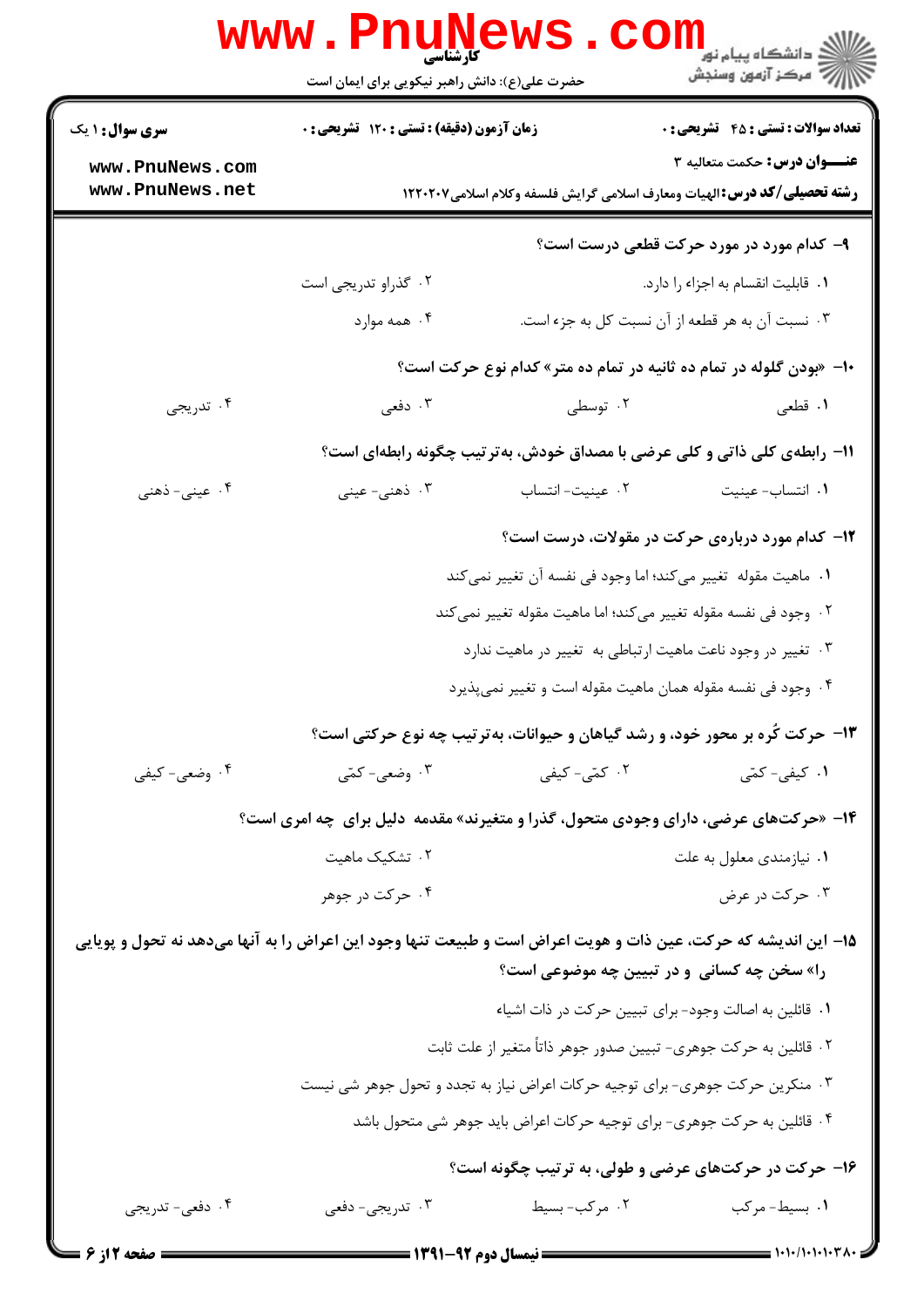|                                                                                                             | <b>WWW.FNU</b><br><b>کارشناسی</b><br>حضرت علی(ع): دانش راهبر نیکویی برای ایمان است |                    | ران دانشگاه پیام نور<br>این مرکز آزمهن وسنجش                                                                    |
|-------------------------------------------------------------------------------------------------------------|------------------------------------------------------------------------------------|--------------------|-----------------------------------------------------------------------------------------------------------------|
| <b>سری سوال : ۱ یک</b>                                                                                      | زمان آزمون (دقیقه) : تستی : ۱۲۰ تشریحی : ۰                                         |                    | <b>تعداد سوالات : تستی : 45 - تشریحی : 0</b>                                                                    |
| www.PnuNews.com<br>www.PnuNews.net                                                                          |                                                                                    |                    | عنـــوان درس: حکمت متعالیه ۳<br><b>رشته تحصیلی/کد درس:</b> الهیات ومعارف اسلامی گرایش فلسفه وکلام اسلامی۱۲۲۰۲۰۷ |
| ۱۷- اگر حرکت عرضی باشد و عرض هم مفارق باشد، فاعل نزدیک حرکت چه خواهد بود؟                                   |                                                                                    |                    |                                                                                                                 |
| ۰۴ طبیعت                                                                                                    | ۰۳ متحرک                                                                           | ۰۲ جوهر مجرد       | ۰۱ ماده                                                                                                         |
|                                                                                                             |                                                                                    |                    | 18- کدام مورد دربارهی زمان درست است؟                                                                            |
| ۰۲ کم منفصل که اعضای قبل و بعد آن باهم جمع نمیشود                                                           |                                                                                    | ٠١ کم متصل قارّ    |                                                                                                                 |
|                                                                                                             | ۰۴ کم منفصل که اعضای قبل و بعد آن باهم جمع میشود                                   |                    | ۰۳ کم متصل غیر قارّ                                                                                             |
|                                                                                                             |                                                                                    |                    | ۱۹- نسبت جسم تعلیمی به جسم طبیعی، مانند کدام نسبت زیر است؟                                                      |
|                                                                                                             | ۰۲ نسبت زمان به حرکت                                                               |                    | ۰۱ نسبت حرکت به زمان                                                                                            |
|                                                                                                             | ۰۴ نسبت ماده به صورت                                                               |                    | ۰۳ نسبت قوه به فعل                                                                                              |
|                                                                                                             |                                                                                    |                    | ۲۰- تقدم سه بر چهار و امام بر مأموم، به ترتیب چگونه تقدمی است؟                                                  |
| ۰۴ قراردادي- حقيقي                                                                                          | ۰۳ حقیقی- حقیقی                                                                    | ۰۲ حقیقی- قراردادی | ٠١ قراردادي- قراردادي                                                                                           |
| <b>۲۱</b> - بنابر اصالت ماهیت، تقدّم اجزای ماهیت بر خود ماهیت و تأخر ماهیت از اجزای خود به ترتیب چگونه است؟ |                                                                                    |                    |                                                                                                                 |
| ۰۴ به تجوهر-به تجوهر                                                                                        | ۰۳ به شرف- طبعي                                                                    | ۰۲ طبعی- به تجوهر  | ۰۱ رتبی-رتبی                                                                                                    |
|                                                                                                             |                                                                                    |                    | ٢٢- تقدم ذات فاعل بر ذات معلول، و تقدم وجود علت تام بر وجود معلول به ترتيب چه نوع تقدمي است؟                    |
| ۴. به شرف- به حق                                                                                            | . على- به حق $\cdot$                                                               | ۰۲ طبعی- حقیقی     | ۰۱ طبعی-علی                                                                                                     |
|                                                                                                             |                                                                                    |                    | <b>۲۳</b> - دو جزء مساوی نسبت به کل و دو معلول ً یک علت تام، به ترتیب چه نوع معیتی دارند؟                       |
| ۰۴ علی- حقیقت و مجاز                                                                                        | ۰۳ به رتبه- طبعي                                                                   | ۰۲ به شرف- علي     | ۰۱ طبعی- علی                                                                                                    |
|                                                                                                             |                                                                                    |                    | ۲۴- کدام مورد زیر، درباره علوم حصولی و حضوری درست است؟                                                          |
|                                                                                                             |                                                                                    |                    | ۰۱ صورت علمی حسی و خیالی مجرد از ماده نیستند                                                                    |
|                                                                                                             |                                                                                    |                    | ۰۲ آثار وجود خارجی و مادی صورت علمی، معلوم بالذات نزد مدرک است                                                  |
|                                                                                                             |                                                                                    |                    | ۰۳ علم حصولی یک اعتبار عقلی است که از معلوم حضوری به دست آمده است                                               |
|                                                                                                             |                                                                                    |                    | ۰۴ معلوم حضوری ادراک موجود مجرد از نزدیک است                                                                    |
|                                                                                                             |                                                                                    |                    | <b>۳۵</b> - معنای مصطلح فلسفی «حضور» کدام است؟                                                                  |
|                                                                                                             | ۰۲ مشاهدهی موجودات مجرد از نزدیک                                                   |                    | ۰۱ حصول یک امر مجرد نزد امر مجرد                                                                                |
|                                                                                                             | ۰۴ وجود و ظهور امر مجرد                                                            |                    | ۰۳ مشاهدهی موجودات مجرد از ماده                                                                                 |
|                                                                                                             |                                                                                    |                    |                                                                                                                 |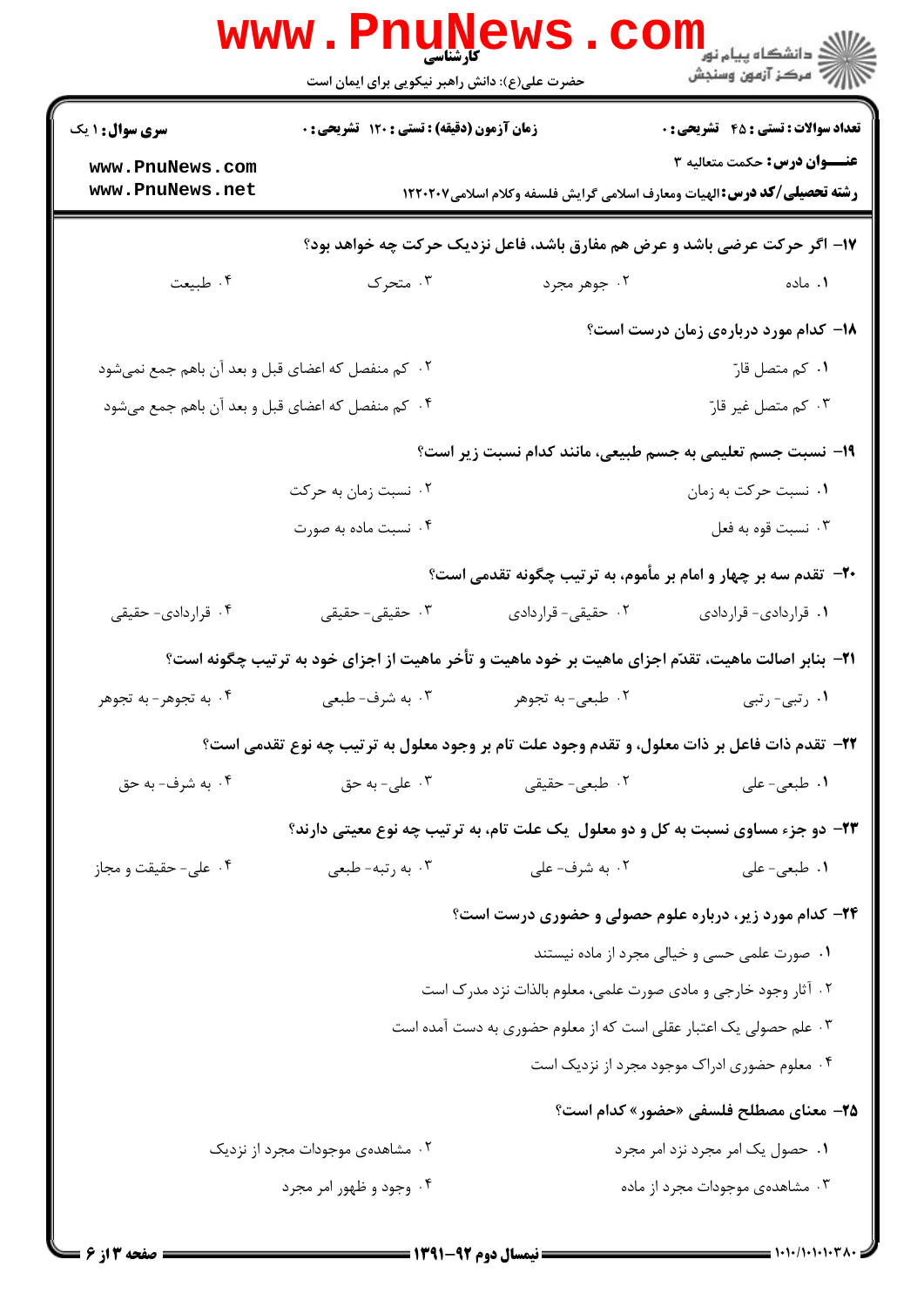|                                                                                                                | <b>www.PnuNews</b><br>کارشناسی<br>حضرت علی(ع): دانش راهبر نیکویی برای ایمان است |                  | ران دانشگاه پيام نور <mark>− ا</mark><br>ار∕* مرکز آزمون وسنجش                                                                   |
|----------------------------------------------------------------------------------------------------------------|---------------------------------------------------------------------------------|------------------|----------------------------------------------------------------------------------------------------------------------------------|
| <b>سری سوال : ۱ یک</b>                                                                                         | زمان آزمون (دقیقه) : تستی : ۱۲۰ تشریحی : ۰                                      |                  | <b>تعداد سوالات : تستي : 45 گشريحي : 0</b>                                                                                       |
| www.PnuNews.com<br>www.PnuNews.net                                                                             |                                                                                 |                  | عنـــوان درس: حکمت متعالیه ۳<br><b>رشته تحصیلی/کد درس:</b> الهیات ومعارف اسلامی گرایش فلسفه وکلام اسلامی۱۲۲۰۲۰۷                  |
| ۲۶− «اتحاد چند ماده در سایهی صورت واحدی که به آنها تعلق می گیرد»، چگونه اتحادی است و میان هریک از مواد با صورت |                                                                                 |                  | چگونه اتحادی حاصل میشود؟                                                                                                         |
| ۰۴ حقيقي- بالعرض                                                                                               | ۰۳ بالعرض- حقيقي                                                                | ٠٢ حقيقى- بالذات | ٠١. بالذات-حقيقى                                                                                                                 |
|                                                                                                                |                                                                                 |                  | ٣٧- بنابر قول به اصالت وجود، اتحاد علت هستي بخش با معلولش كه عين ربط و وابستگي به آن است، چگونه اتحادي است؟                      |
| ۰۴ اتحاد حقیقه و رقیقه                                                                                         | ۰۳ اتحاد ماهوی                                                                  | ۲. اتحاد مفهومی  | ٠١. اتحاد بالعرض                                                                                                                 |
|                                                                                                                |                                                                                 |                  | ۲۸– ادراکی که تنها از طریق جداساختن معلوم از ماده و دیگر اعراض تشخّص دهندهای که همراه با معلوم است صورت<br>میپذیرد، چه نام دارد؟ |
| ۰۴ احساسی                                                                                                      | ۰۳ وهمی                                                                         | ۰۲ عقلی          | ۰۱ خیالی                                                                                                                         |
|                                                                                                                |                                                                                 |                  | <b>۳۹</b> - کدام مورد دربارهی علوم جزیی درست است؟                                                                                |
|                                                                                                                | ٢. علم جزيى، علم به متغير است                                                   |                  | ۰۱ علم جزیی، متغیر است                                                                                                           |
| ۰۴ علم جزیی همراه با تغییر معلوم خارجی متغیر نمی5ردد                                                           |                                                                                 |                  | ۰۳ علم جزیی، علم به متغیر است از جهت تغیرش                                                                                       |
| <b>۳۰</b> - «علم بنّا به طرح و نقشهی ساختمان» و «علم به حرکت حسن با مشاهده او» به ترتیب چگونه علمی است؟        |                                                                                 |                  |                                                                                                                                  |
|                                                                                                                | ۰۲ پس از کثرت- پیش از کثرت                                                      |                  | ۰۱ پیش از کثرت- پس از کثرت                                                                                                       |
|                                                                                                                | ۰۴ پس از کثرت- پس از کثرت                                                       |                  | ۰۳ پیش از کثرت- پیش از کثرت                                                                                                      |
|                                                                                                                |                                                                                 |                  | ۳۱– مرحلهای از عقل که نفس، بدیهیات را اعم از تصورات و تصدیقات تعقل میکند، کدام مرتبهی عقل است؟                                   |
| ۰۴ مستفاد                                                                                                      | ۰۳ بالفعل                                                                       | ٠٢ بالملكه       | ۱. هیولانی                                                                                                                       |
|                                                                                                                |                                                                                 |                  | ۳۲– نظر مشهور میان فلاسفه دربارهی قضیه سالبه کدام است؟                                                                           |
| ۰۲ سه جزء دارد- موضوع، محمول، نسبت حکمی سلبی                                                                   |                                                                                 |                  | ۰۱ چهار جزء دارد- موضوع، محمول، نسبت حکمیه، حکم                                                                                  |
|                                                                                                                | ۰۴ دو جزء دارد- موضوع و نسبت حکمیه                                              |                  | ۰۳ سه جزء دارد- موضوع، محمول، حکم                                                                                                |
|                                                                                                                |                                                                                 |                  | ۳۳- کدام گزینه در مورد قضیه سالبه درست است؟                                                                                      |
|                                                                                                                | ۰۲ در این قضایا حکم عدمی وجود دارد                                              |                  | ۰۱ در این قضایا اساساً حکم وجود ندارد                                                                                            |
| ۰۴ از سه جزء موضوع، محمول و حکم تشکیل شده است                                                                  |                                                                                 |                  | ۰۳ سلب حکم همان جعل عدم آن است                                                                                                   |
|                                                                                                                |                                                                                 |                  | ۳۴- حکم در چه صورت جزء قضیه است؟                                                                                                 |
|                                                                                                                | ۰۲ امر ذهنی باشد و فعل نفسانی باشد                                              |                  | ۰۱ امر خارجی باشد جنبه کاشفیت داشته باشد                                                                                         |
|                                                                                                                | ۰۴ امر ذهنی باشد و جنبه کاشفیت داشته باشد                                       |                  | ۰۳ امر خارجی باشد و فعل نفسانی باشد                                                                                              |
|                                                                                                                |                                                                                 |                  |                                                                                                                                  |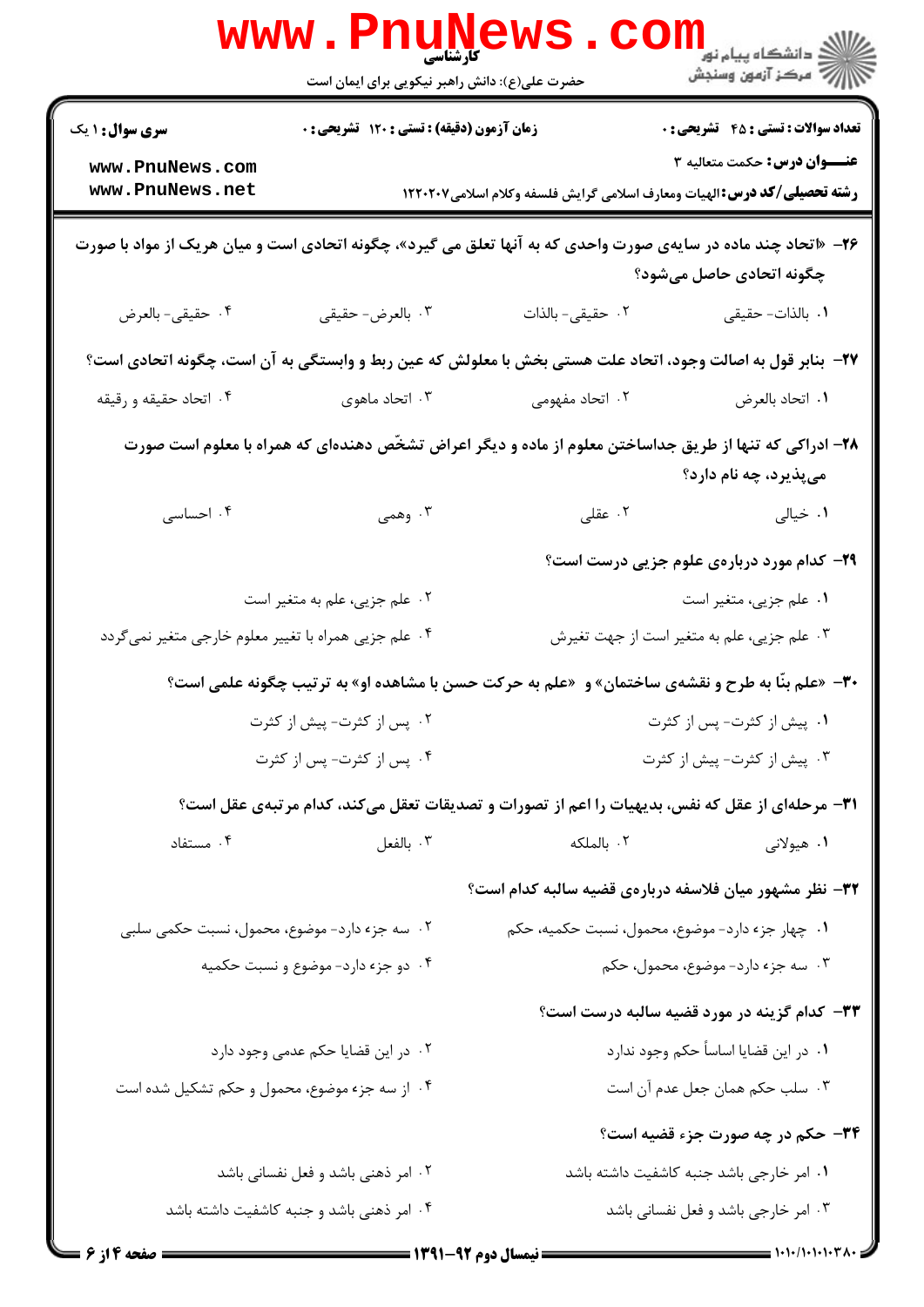|                                                                                                                                                      | www.PnuNews<br>حضرت علی(ع): دانش راهبر نیکویی برای ایمان است                                  |                                                                                                                | ر دانشگاه پيام نور <mark>−</mark><br>ار <i>آهر کز</i> آزمون وسنجش |  |  |
|------------------------------------------------------------------------------------------------------------------------------------------------------|-----------------------------------------------------------------------------------------------|----------------------------------------------------------------------------------------------------------------|-------------------------------------------------------------------|--|--|
| <b>سری سوال : ۱ یک</b>                                                                                                                               | زمان آزمون (دقیقه) : تستی : ۱۲۰ تشریحی : ۰                                                    |                                                                                                                | <b>تعداد سوالات : تستی : 45 - تشریحی : 0</b>                      |  |  |
| www.PnuNews.com                                                                                                                                      |                                                                                               |                                                                                                                | عنـــوان درس: حکمت متعالیه ۳                                      |  |  |
| www.PnuNews.net                                                                                                                                      |                                                                                               | <b>رشته تحصیلی/گد درس:</b> الهیات ومعارف اسلامی گرایش فلسفه وکلام اسلامی۱۲۲۰۲۰۷                                |                                                                   |  |  |
|                                                                                                                                                      |                                                                                               | ۳۵- وجود خاص به عقل و وجود منطوی عقل در عقول فوق آن، به ترتیب چه نوع وجودی دارد؟                               |                                                                   |  |  |
|                                                                                                                                                      | ۰۲ وجود اجمالی- وجود تفصیلی                                                                   |                                                                                                                | ۰۱ وجود تفصیلی- وجود اجمالی                                       |  |  |
|                                                                                                                                                      | ۰۴ وجود تفصیلی- وجود امکانی                                                                   |                                                                                                                | ۰۳ وجود امکانی- وجود اجمالی                                       |  |  |
|                                                                                                                                                      |                                                                                               | ۳۶- «علم پس از کثرت» و «علم پیش از کثرت»، به ترتیب چگونه علمی است؟                                             |                                                                   |  |  |
| ۰۴ حصولی- جزیی                                                                                                                                       | ۰۳ حضوری- حصولی                                                                               | ۰۲ جزیی- کلی                                                                                                   | ۰۱ کلی- جزیی                                                      |  |  |
|                                                                                                                                                      |                                                                                               | ۳۷- تصدیق به اینکه: دو، یک پنجم ده است، چگونه تصدیقی است؟                                                      |                                                                   |  |  |
| ۰۴ وجدانیات                                                                                                                                          | ۰۳ فطریات                                                                                     | ۰۲ اولیات                                                                                                      | ٠١ محسوسات                                                        |  |  |
|                                                                                                                                                      | ۳۸– نخستین قضیه که آدمی بدان تصدیق میکند کدام است و همهی علوم تصدیقی از چه راهی به آن میرسند؟ |                                                                                                                |                                                                   |  |  |
|                                                                                                                                                      | ۰۲ طرد شق ثالث- قیاس استثنایی                                                                 | ٠١. امتناع اجتماع و ارتفاع نقيضين- قياس اقتراني                                                                |                                                                   |  |  |
|                                                                                                                                                      | ۰۴ طرد شق ثالث- قياس اقتراني                                                                  | ۰۳ امتناع اجتماع و ارتفاع نقيضين- قياس استثنايي                                                                |                                                                   |  |  |
|                                                                                                                                                      |                                                                                               | ۳۹– مفاهیمی که حیثیت مصداقشان در خارج بودن و منشأ آثار خارجی بودن است چه نام داشته ، کدام مورد را شامل می شود؟ |                                                                   |  |  |
|                                                                                                                                                      | ۰۲ معقول ثانوي فلسفي- انسان                                                                   |                                                                                                                | ٠١ معقول ثانوي فلسفي- وجود                                        |  |  |
|                                                                                                                                                      | ۰۴ معقول اولي- انسان                                                                          |                                                                                                                | ۰۳ معقول ثانوی منطقی- جنس و فصل                                   |  |  |
|                                                                                                                                                      |                                                                                               | ۴۰– کدام مفهوم زیر؛ مفهومی حقیقی و معقول اولی است؟                                                             |                                                                   |  |  |
| ۰۴ انسان                                                                                                                                             | ۰۳ کلی                                                                                        | ۰۲ وحدت                                                                                                        | ۰۱ علم                                                            |  |  |
| ۴۱– اگر نفس به مرتبهی تجرد تام نائل آید و دیگر به تدبیر بدن اشتغال نداشته باشد و همهی علوم برای آن بالفعل و به نحو<br>اجمالی حاصل گردد، چه نام دارد؟ |                                                                                               |                                                                                                                |                                                                   |  |  |
| ۰۴ عقل بالملكه                                                                                                                                       | ۰۳ عقل بالفعل                                                                                 | ۰۲ عقل مستفاد                                                                                                  | ٠١. عقل فعال                                                      |  |  |
|                                                                                                                                                      |                                                                                               | ۴۲- برهانی که در آن از علت به معلول پیش میرود، چه نامیده میشود؟                                                |                                                                   |  |  |
| ۰۴ علّی                                                                                                                                              | ۰۳ قیاسی                                                                                      | ۲. اتّی                                                                                                        | ۰۱ لمّی                                                           |  |  |
| ۴۳- قاعدهی «علم به شی سببدار تنها از راه علم به سببش و امور مربوط به آن حاصل میگردد» چه موضوعی را تبیین<br>مىكند؟                                    |                                                                                               |                                                                                                                |                                                                   |  |  |
|                                                                                                                                                      | ۰۲ وصف علیت و معلولیت                                                                         | ٠١. رابطه ميان علم به ذات مسبب و علم به ذات سبب                                                                |                                                                   |  |  |
|                                                                                                                                                      | ۰۴ علم به وصف متضايف عليت و معلوليت                                                           |                                                                                                                | ۰۳ علم به معلول بودن شي                                           |  |  |